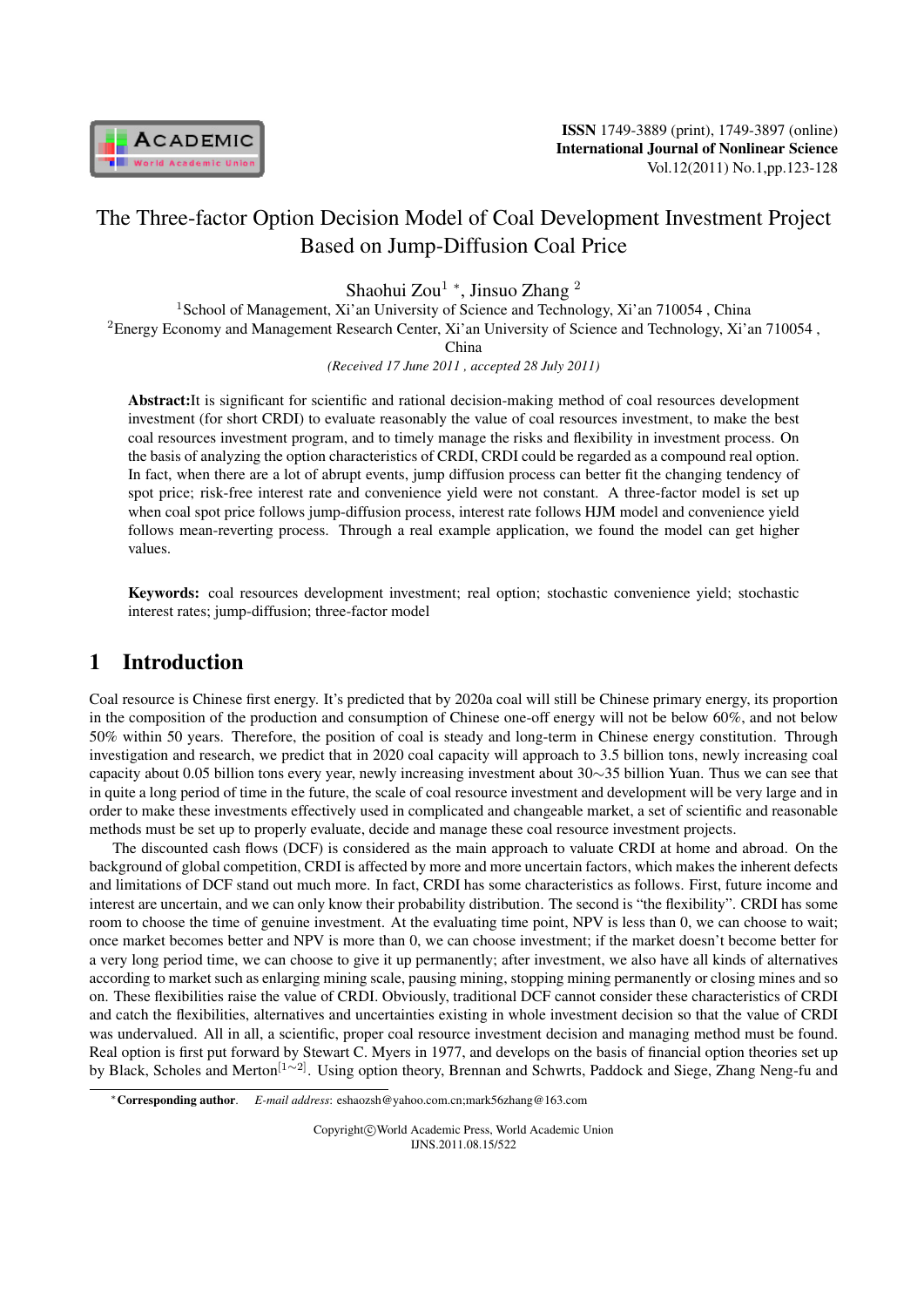Cai Si-jing, Liao Zuohong and Li Xiaozhao, Zhang Jinsuo, researched on evaluations of natural resources investments, mineral resources assets<sup>[3−8]</sup>. However, risk-free interest rate and convenience vield were constant in these researches; the coal spot price follows Geometrical Brownian Motion. In fact, when there are a lot of abrupt events, jump diffusion process can better fit the changing tendency of spot price. Therefore, this paper tries to set up a three-factor model of evaluating CRDI under stochastic convenience yield, stochastic interest rate, and jump diffusion coal spot price.

## 2 The characteristics of coal resource investment

In China, government divides mine right into exploring right and mining right. Now suppose exploring stage has been finished and government has received the information about reserve and cost. Once government grants mining license, the owner of mining right comes into the development stage. In development stage, the owner of mining right can choose to delay developing, continue developing or stop developing. It's obvious that every stage above has flexibility which can realize the optimum allocation of coal resource and avoid the risks of project failure to the full extent.

In the process of coal developing, there are uncertainties on coal price, coal reserve, developing cost and developing conditions, which will diminish generally with the increase of information and passage of time. The owner of mining right should adapt himself to these uncertainties actively during the validity of mining license, so as to timely adjust produce and operation. Develop, delay developing, enlarge produce scale, reduce produce scale and abandon mining can all change the current flow and the risk distribution, all of which should be valuable. For example, choosing to develop can make the owner of mining rights get normal investment revenue and occupy strategic activeness in market competition, choosing to delay developing can bring value from waiting, choosing to abandon mining can bring the revenue from transferring risks. The important norm by which the owner of mining rights chooses to develop, delay developing, enlarge produce scale, reduce produce scale or abandon mining is the relationship between the coal spot price and coalmine full operational cost. After waiting a period of time and predicts coal price is still less than the complete cost of tonnage coal, coal mining rights owner can choose to abandon developing in order to avoid larger loss. Therefore, CRDI is a decision as to whether develop, delay developing, enlarge produce scale, reduce produce scale or abandon developing, and so on, investment management is management of such options. The combined effects of each option constituted a process of investment characteristics of compound option. Factors of CRDI value include coal spot price, the volatility of coal spot price, risk-free rate, reserve levels, convenience yield, operating costs, and coal development scale. Therefore, under the no-arbitrage pricing theory and risk-neutral principle, the evaluation model of CRDI could be established based on real option theory.

## 3 The model

#### 3.1 The assumptions

In order to set up the three-factor model under the stochastic convenience yield, stochastic spot coal price and stochastic interest rate, several assumptions are made as follows:

Assumption 1 The basic construction of coalmine has been finished, namely, the coalmine has mining conditions.

Assumption 2 There is no consideration of the costs caused by opening or closing coalmine or permanently abandoning coalmine. This makes the flexibility of exercising mining rights won't be influenced, so the value of coal reserves can be regarded as the difference between coal price and mining cost.

Assumption 3 There is no transaction cost of CRDI. That is, when the market is sufficiently efficient, obtaining or losing CRDI won't produce new cost because of "market friction". On the basis of the assumption, the price relationship between coal future and coal spot can be determined with the pricing principle of no-arbitrage.

Assumption 4 The interest rate is risk-free.

Assumption 5 The cost of mining coal resources is constant. Thus, the convenience yield can directly be determined by the price changes of coal spot and coal future. In reality, because the mining activity is influenced by geological condition, mining technology, the macro-economic policies and market conditions, the mining cost may have some changes. This will be discussed in our another paper.

#### 3.2 Evaluation model

Suppose that the per unit value of CRDI at time is  $V_t$ , the coal spot price at time  $i$  is  $S_t$ , the coalmine full operational cost is  $C_o$ . When  $t = T$ , the value of CRDI at development date is as follows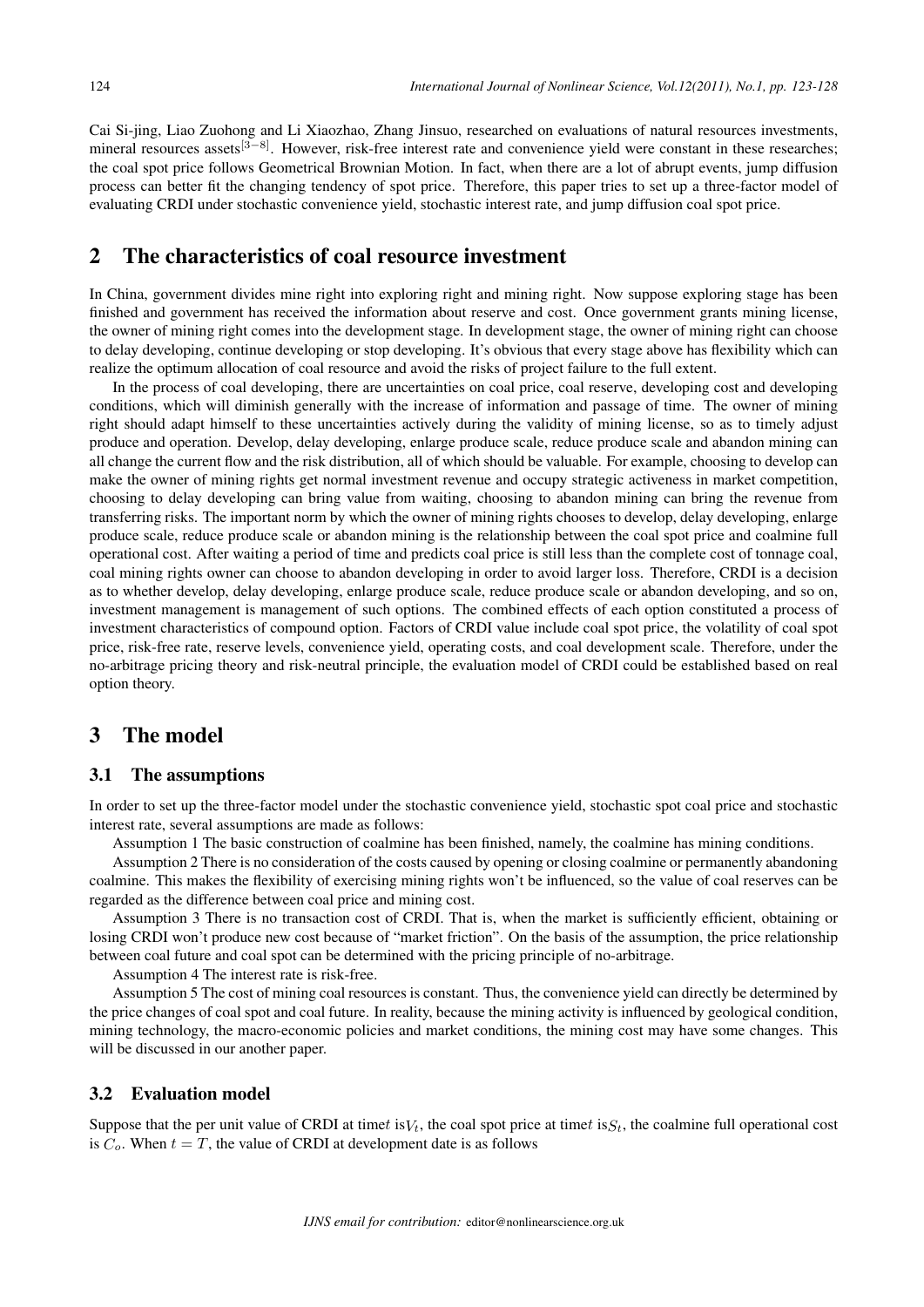*S.Zou, J.Zhang: The Three-factor Option Decision Model of Coal Development Investment Project ⋅ ⋅ ⋅* 125

$$
V_T = \max(S_T - C_o, 0) \tag{1}
$$

In fact, when there are a lot of abrupt events, jump diffusion process can better fit the changing tendency of spot price. Therefore, the coal spot price  $S_t$  follows jump-diffusion process. That is

$$
\frac{dS_t}{S_t} = (r - \delta - \lambda \overline{J})dt + \sigma_S dZ_S(t) + Jdg
$$
\n(2)

Where, r is risk-free interest rate,  $\delta$  is the net convenience yield of coal reserves, $\sigma_s$  is the volatility rate of  $S_t$  conditional on no jumps,  $dZ<sub>S</sub>(t)$  is an increment to a Wiener process,  $\lambda$  is the (annual) frequency of jump, *J* is the jump size of each jump,  $E(J) = J$ ,gis the Poisson counter with intensity $\lambda$ :Pr  $ob{dg = 1} = \lambda dt$  and Pr  $ob{dg = 0} = 1 - \lambda dt$ . According to the analysis in References, we know  $\delta$  follows the mean-reverting process, that is

$$
d\delta = [k_{\delta} (\hat{\alpha} - \delta) - \lambda_{\delta} \sigma_{\delta}] dt + \sigma_{\delta} dZ_{\delta}
$$
\n(3)

Where,  $\hat{\alpha}$  is the long-term mean convenience yield, $k_{\hat{\alpha}}$  is the speed of adjustment reflecting the supply and demand information,  $dZ_{\delta}$  is an increment to a Wiener process,  $\lambda_{\delta}$  is the market price of risk for convenience yield of coal reserves.

The spot interest rate ris given by the following risk-neutralized Heath, Jarrow, and Merton (HJM) no-arbitrage process,

$$
dr = \left(\frac{\partial f}{\partial v}(t, v) + k_r f(t, v) + \frac{\sigma_r^2}{2k_r} \left(1 - e^{-2k_r(v-t)}\right) - k_r r\right) dt + \sigma_r dZ_r
$$
\n(4)

Where  $\sigma_r$  is the volatility rate of risk-free interest rate. The equation (4) is a Markov process. It is preferencefree and depends on only two parameters  $k_r$  and  $\sigma_r$ ,  $dZ_r$  is an increment to a Wiener process, the instantaneous standard deviation at time *t* of the T maturity forward rate is  $\sigma_r e^{-k_r(T-t)}$ . The forward interest rate term  $f(t,T)$  corresponds to the instantaneous forward rate at time *f* for date  $T > t$ .

Suppose that  $cov(dZ_S, dZ_{\delta}) = \rho_1 dt$  represents the correlation between the process (2) and the process (3),  $cov(dZ_{\delta}, dZ_r)$  $\rho_2 dt$  represents the correlation between the process (3) and the process (4), and  $cov(dZ_S, dZ_r) = \rho_3 dt$  represents the correlation between the process (2) and the process (4).

About valuation of derivative security conditional on stochastic convenience yields, interest rates, and jump diffusion in spot price, Hillard and Reis had set a valuation model of commodity futures and options under stochastic convenience yields, interest rates, and jump diffusions in the spot in 1998<sup>[9]</sup>. This paper will set up a three-factor model following the method of Hillard and Reis's research.

Now, we construct a coal future market, the price of coal future  $F$  which underlying asserts is coal product follows this process,

$$
\widehat{dF} = \frac{\partial F}{\partial S} \sigma_S S dZ_S + \frac{\partial F}{\partial \delta} F_\delta \sigma_\delta dZ_\delta + \frac{\partial F}{\partial r} \sigma_r dZ_r - \frac{\partial F}{\partial S} S \overline{k^*} \lambda^* dt + \frac{\partial F}{\partial S} S J^* dg \tag{5}
$$

The Feynman-Kac solution for future price is

$$
F\left(t,T\right) = E_t\left(S_T\right) \tag{6}
$$

The reference [9] had given the solution to equation (6), the three-factor future price is

$$
F(S_t, \delta_t, t, T) = S_t A(\tau) D_1(\tau) D_2(\tau) D_2(\tau) e^{-H_c(\tau)\delta_t} \frac{1}{B(t, T)}
$$
\n(7)

Where,  $B(t, T)$  is the value at time tof a zero-coupon bound with maturity T,

$$
A(\tau) = \exp\left[\frac{(H_c - \tau)\left(k_{\delta}^2 \hat{\alpha} - k_{\delta}\lambda_{\delta} \hat{\alpha} - \sigma_{\delta}^2/2 + \rho_1 \sigma_S \sigma_{\delta} k_{\delta}\right)}{k_{\delta}^2} - \frac{\sigma_{\delta}^2 H_c^2}{4k_{\delta}}\right]
$$

$$
D_1(\tau) = \exp\left[\frac{\rho_2 \sigma_r \sigma_{\delta}}{k_{\delta} + k_r} \left(\frac{H_r - \tau}{k_r} + \frac{H_c - \tau}{k_{\delta}} + H_{\delta} H_r\right)\right] D_2(\tau) = \exp\left[\frac{\rho_3 \sigma_r \sigma_S}{k_r} (\tau - H_r)\right]
$$

$$
D_3(\tau) = \exp\left[-\left(H_r - \tau\right)\frac{\sigma_r^2}{k_r^2} - \frac{\sigma_r^2 H_r^2}{2k_r}\right] H_c(\tau) = \frac{1 - e^{-k_{\delta}\tau}}{k_{\delta}} H_r(\tau) = \frac{1 - e^{-k_r \tau}}{k_r}.
$$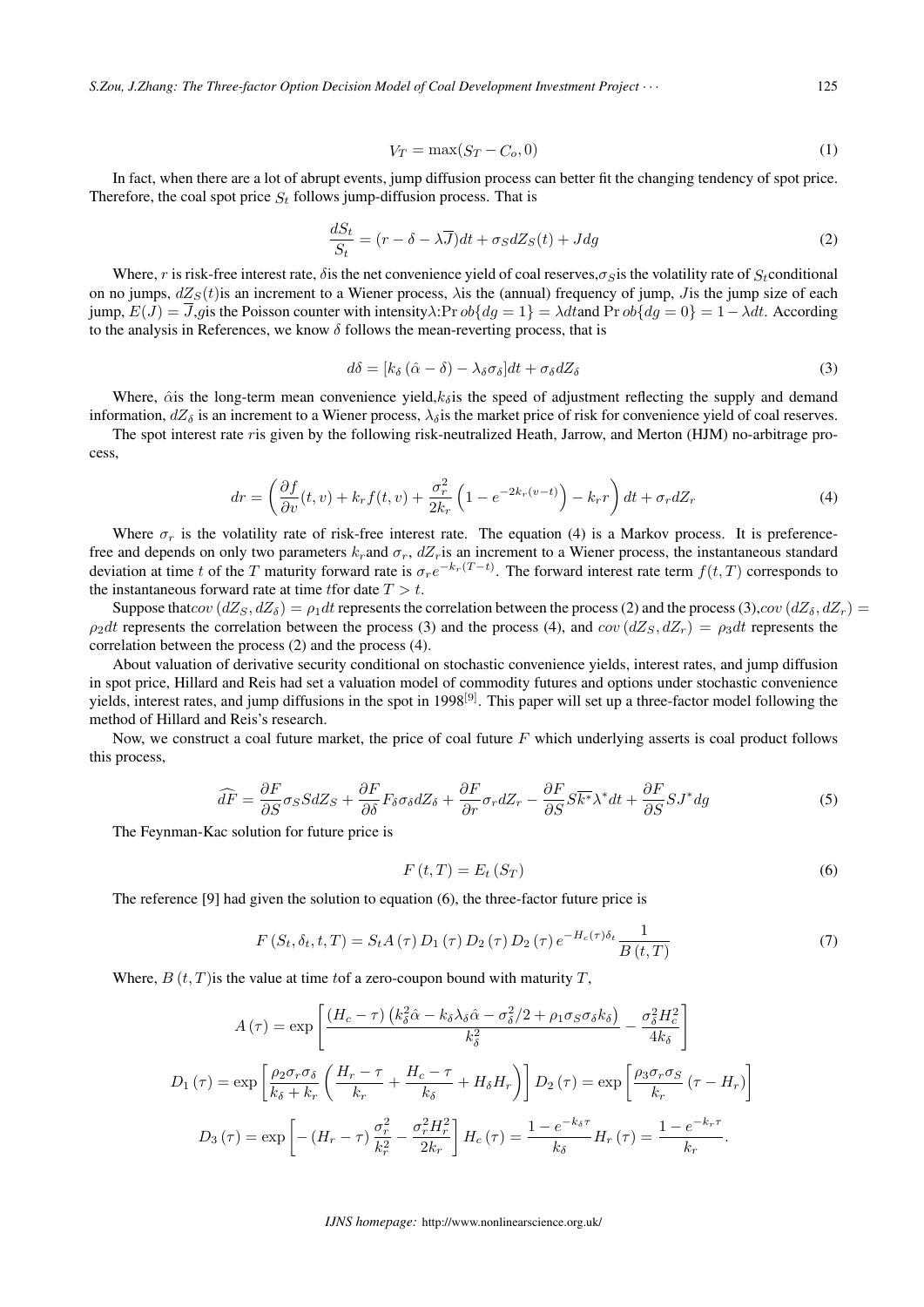Substituting  $\frac{\partial F}{\partial S}$ ,  $\frac{\partial F}{\partial \delta}$  and  $\frac{\partial F}{\partial r}$  in equation (5), gives

$$
\hat{d}\hat{F} = F\sigma_S dZ_S - FH_\delta(\tau)\sigma_\delta dZ_\delta + FH_r \sigma_r dZ_r - F\overline{J^*} \lambda^* dt + FJ^* dg \tag{8}
$$

To further simplify the process in (8), define another standard Wiener process  $Z_F$  and a parameter *o* such that

$$
\sigma dZ_F = \sigma_S dZ_S - H_\delta(\tau) \sigma_\delta dZ_\delta + H_r(\tau) \sigma_r dZ_r \tag{9}
$$

Then, equation (9) reduces to

Where,  $b(n) =$ 

$$
\widehat{dF}/\overline{F} = -\overline{J^*}\lambda^* dt + \sigma dZ_F + J^* dg \tag{10}
$$

 $\left.\frac{r_1)}{k_\delta} e^{-k_c \tau} \right)$ 

Where  $J^*$  is the jump size of the price of coal reserves future, and

$$
\sigma^2(\sigma_S, \sigma_\delta, \sigma_r, \rho_1, \rho_2, \rho_3, k_r, k_\delta, \tau) \n= \sigma_S^2 + \sigma_\delta^2 H_c(\tau)^2 + \sigma_r^2 H_r(\tau)^2 - 2\sigma_S \sigma_\delta \rho_2 H_c(\tau) \n+ 2\sigma_S \sigma_r \rho_3 H_r(\tau) - 2\sigma_\delta \sigma_r \rho_3 H_c(\tau) H_r(\tau)
$$
\n(11)

Following the method of Hillard and Reis's research ideas, we give a three-factor model when coal spot price follows jump-diffusion process, interest rate follows HJM model and convenience yield follows mean-reverting process:

 $\frac{2k_r \tau - k_r(T_1 + T)}{2k_r} + \frac{\rho_2 \sigma_\delta \sigma_r}{k_\delta k_r} (\tau_1 - H_r(\tau_1) - \frac{e^{-k_c (T-T_1)} - e^{-k_c \tau}}{k_\delta})$ 

]

$$
V(t, T_1, T) = B(t, T_2 \tag{12}
$$
\n
$$
n) = -\overline{k^*} \lambda^* + \frac{n \ln(1 + J^*)}{\tau_1} j_{1n} = \frac{\ln \frac{F(t, T)Z(t, T_1, T)}{C_O} + b(n)\tau_1 + \frac{1}{2}(\sigma^2 + n\sigma^2)}{\sqrt{\sigma^2 + n\sigma^2_j}} \quad j_{2n} = d_{1n} - \sqrt{\sigma^2 + n\sigma^2_j},
$$
\n
$$
Z(t, T_1, T) = \exp\left[-\frac{\rho_3 \sigma_s \sigma_r}{k_r} (\tau_1 - H_r(\tau_1))\right] \cdot \exp\left[-\frac{\sigma_r^2}{k_r^2} (\tau_1 - H_r(\tau_1) - \frac{e^{-k_r(T - T_1)} - e^{-k_r \tau}}{k_r})\right]
$$
\n
$$
(12)
$$

On the term of 
$$
T_1 = T
$$
 equation (12) could give

 $\cdot \exp \left[ \frac{e^{-k_r \tau_1} - e^{2k_r \tau_-} k_r (T_1 + T)}{2k} \right]$ 

 $\cdot \exp \left[ \frac{e^{-k_{\delta}\tau_1} - e^{(k_{\delta}+k_r)\tau} - k_r(T+T_1)}{k_r + k_{\delta}} \right]$ 

$$
V(t,T) = B(t,T) \sum_{n=0}^{\infty} \left[ \frac{e^{-\lambda^* \tau_1} (\lambda^* \tau_1)^n}{n!} \right] \left[ F(t,T) Z(t,T) e^{b(n)\tau_1} N(j_{1n}) - C_O N(j_{2n}) \right]
$$
(13)

Where, T is the date of CRDI,  $T - t$  is the holding time of CRDI,  $N(j_{1n})$ and $N(j_{2n})$ are the probability of standardized normal distribution with parameters  $j_{1n}$  and  $j_{2n}$ , which is  $N(j_{in}) = \int_{-\infty}^{j_{in}} f(z)dz$ ,  $f(z)$  is the density function of standardized normal distribution,

$$
b(n) = -\overline{k^*}\lambda^* + \frac{n\ln(1+J^*)}{\tau_1}, j_{1n} = \frac{\ln\frac{F(t,T)Z(t,T)}{C_O} + b(n)\tau_1 + \frac{1}{2}(\sigma^2 + n\sigma_J^2)}{\sqrt{\sigma^2 + n\sigma_J^2}}, \quad j_{2n} = d_{1n} - \sqrt{\sigma^2 + n\sigma_J^2},
$$
  

$$
Z(t,T) = \exp\left[-\frac{\rho_3\sigma_s\sigma_r}{k_r}(\tau_1 - H_r(\tau_1))\right] \cdot \exp\left[-\frac{\sigma_r^2}{k_r^2}(\tau_1 - H_r(\tau_1) - \frac{e^{-k_r(T-T_1)} - e^{-k_r\tau}}{k_r})\right]
$$

$$
\cdot \exp\left[\frac{e^{-k_r\tau_1} - e^{2k_r\tau - 2k_rT}}{2k_r} + \frac{\rho_2\sigma_\delta\sigma_r}{k_ck_r}(\tau_1 - H_r(\tau_1) + \frac{1 - e^{-k_\delta\tau}}{k_\delta})\right]
$$

$$
\cdot \exp\left[\frac{e^{-k_\delta\tau_1} - e^{(k_\delta + k_r)\tau} - 2k_rT}{k_r + k_\delta}\right]
$$

### 4 An example

A coalmine in Shaanxi Province has 61.95 million tons of residual coal reserves, with annual production capacity of 1.2 million tons and the recovery rate of 0.7, we can get that the residual reserves are extracted completely in the 25*ℎ* year. In 2010, the predictive capital investment is 35080.09 million Yuan, the coal price on the coalmine's entrance is 200 Yuan per ton (without taxes), the coalmine full operational cost per unit of output is 120 Yuan per ton, the average rate of return in mining industry is 10%. Through the market survey and analysis, the volatility rate of coal market price is 0.175. Risk-free interest rate is 5 %, we can get that  $\sigma_r$  is 0.1318 and  $\rho^*$  is 0.245 using daily data of 7-day repo rates from July 22, 1996 to December 30, 2009.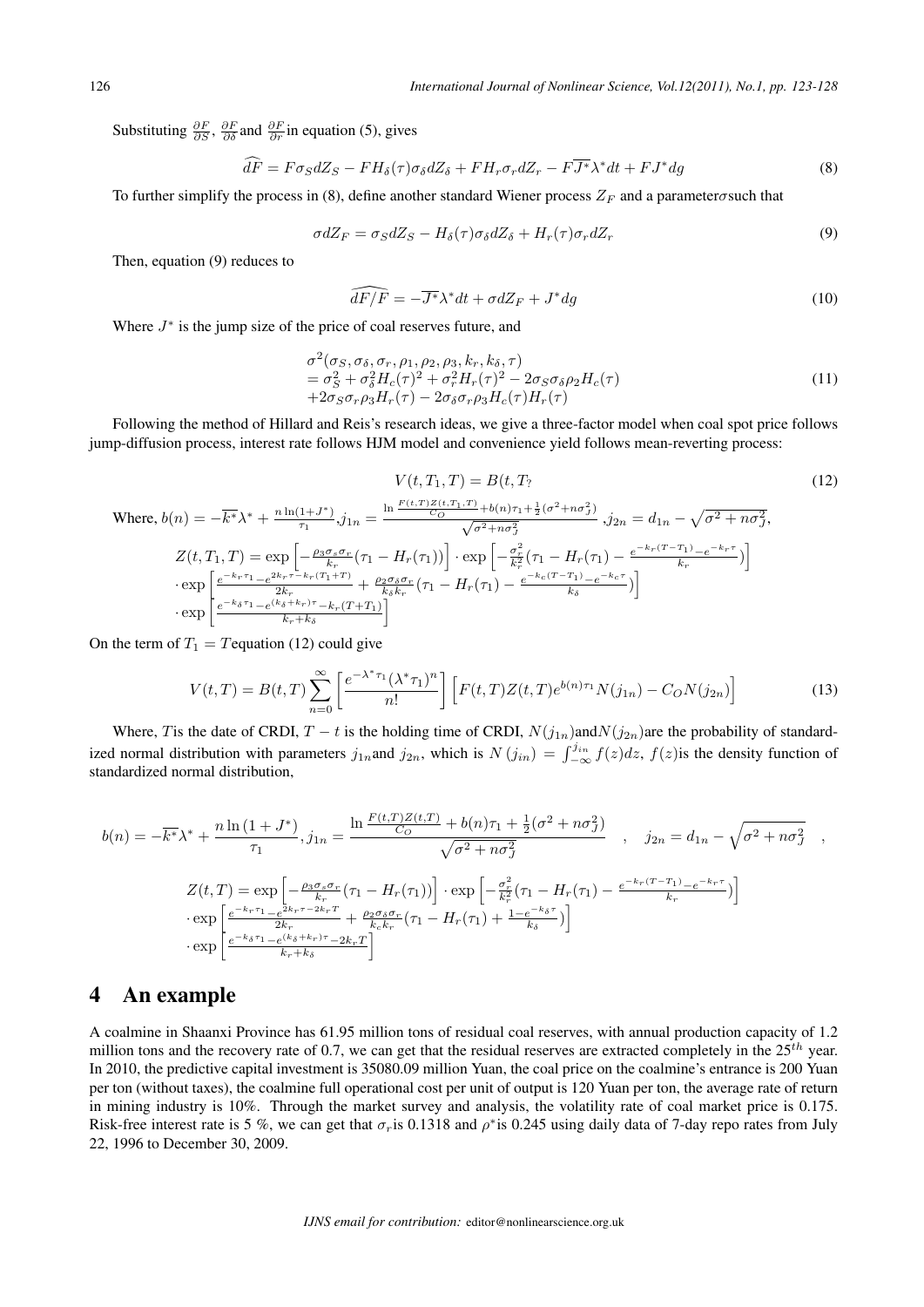Based on the above, we have  $Q_0 = 61.95$ Mt,  $q_t = 1.2$ Mt,  $S_t = 200$  Yuan/t, I=35080.09 M Yuan,  $R = 10\%$ ,  $r = 5\%$ ,  $C_0 =$ 120Yuan/t.

The typical DCF formula to valuate CRDI is as follows

$$
V^* = \sum_{t=1}^n \left[ S_t' - C_t^s - F_t^1 - F_t^2 - T_t' \right) / (1+r)^n \tag{14}
$$

Where  $V^*$  is the value of CRDI based on DCF method, S'<sub>t</sub> is sale income in thet<sup>th</sup> year, C<sub>t</sub> is the full operational cost in thet<sup>th</sup> year,  $F_t^1$  is the compensation fee for resources in thet<sup>th</sup> year,  $F_t^2$  is the resources tax in thet<sup>th</sup> year, T'<sub>t</sub> is the enterprise income tax in thet<sup>th</sup> year, *n* is the residual extraction time of coal reserves(its unit is year). In this case,  $S_t$  is 200 yuan/ tS'<sub>t</sub> is 2400M Yuan/aC<sub>o</sub> is 144 M Yuan /aF<sub>t1</sub> and F<sub>t2</sub> is 6.36 M Yuan /aT $'_t$ =28.8 M Yuan/a. Substituting these parameters the above typical DCF formula, we can get

$$
V_{DCF} = \sum_{t=1}^{25} \left[ (24000 - 14400 - 636 - 2880) \cdot \frac{1}{(1 + 0.05)^t} \right]
$$
  
= 954.0109Myuan

Assumed that the coefficient of mean-reverting as 0.1 and  $\theta$  is 0.04. Using the one-factor model based on options, the value of this CRDI is 1021*.*0218Myuan.

In fact, the project value may be influenced by emergency incident, two conditions are thought about: with jump and with no jump. Fig.1 illustrates the dependence of the guarantee value on the jumping degrees and the intensity of the emergency incident. From Fig.1, when the other parameters constant, it can be seen that the value of the CRDI is increasing with more bigger exercise rights. In order to quantifying how the CRDI value changes when emergency incident occur at the different forms, we draught the Fig.2 at the exercise rights is equal to 13. From Fig.2, when the other parameters constant, it can be seen that the CRDI increases with the rising  $\theta$  or  $\lambda$ . Therefore, before quantifying the value of the CRDI, it is necessary to forecast the jump degree and intensity of the emergency incident, in order to prevent and control the risks at different possible point.



Figure 1: the value of CRDI with jump or no jump

## 5 Conclusions pyright

It is significant for scientific and rational decision-making method of for short CRDI to evaluate reasonably the value of coal resources investment. CRDI is a decision as to whether develop, delay developing, enlarge produce scale, reduce produce scale or abandon developing, and so on, investment management is management of such options. Under the no-arbitrage pricing theory and risk-neutral principle, the three-factor evaluation model of CRDI is established based on real option theory. Through a practical instance, it's tested that the three-factor model can better reflect the value of this CRDI.